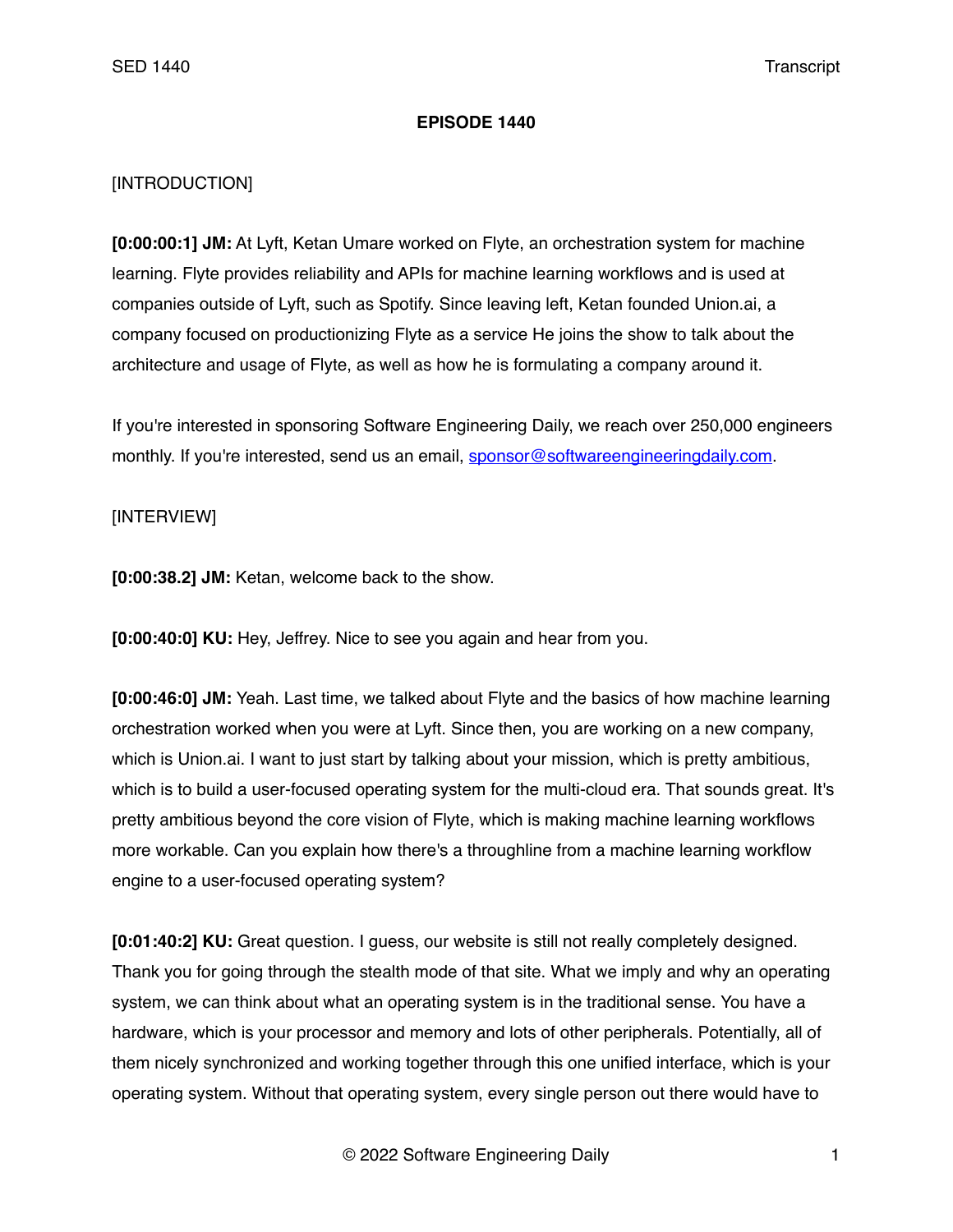make sense of a lot of different things. Potentially, that slows down any development that it can really do once you have without this abstraction there.

In here, what you mean is that it's necessary to have the right set of abstractions to make forward progress, because without that, we actually keep on reinventing the wheel and doing many things ourselves.

Now, how does that relate to what we are trying to do? Flyte is not really a workflow engine only. It's a platform that essentially orchestrate machine learning. In machine learning, there can be many, many different things that – or machine learning pipeline involves multiple things of that. For example, we've got, I think last year, a lot of folks talked about feature engineering and feature certain systems and so on. What that essentially implies is that data is really critical. Data is a very difficult beast to conquer. We've spent probably 15 years trying to create multiple different systems and paradigms to conquer that make sense of the data itself. Now, we are upleveling that further by using machine learning models on top of it to make further sense.

The data ecosystem itself is very challenging. It's lots of different players, lots of different fragmentation, different solutions, and all of them – Some of them fit together. Some of them don't work well with each other. Then now you move from the data to the ML ecosystem. In some way, I think they are very conjoined. The ML ecosystem also consists of modeling. The way you train a model potentially differs from how you process some data set, even though in my head, training a model is another transformation delivering on the data, or providing the data more. If you are classifying, then you're creating a classifier, which is more attractive kind of a transformation that results in – so that it can be played online to get those classifications.

Then once you have models, then you probably go and you want to run predictions, either offline, or you want to run predictions online, or in streaming. You may also want to retrain the model based on triggers, or things that you observe in production, and/or also observe the models as they are running in production and react to the observations.

If you see, these are very different pieces, all of them. There are lots of players already, like develops boom, I would say. There's a lot of players coming up and a lot of different things, different ways of solving a problem. All of them happening. In my opinion, that's more likely to

© 2022 Software Engineering Daily 2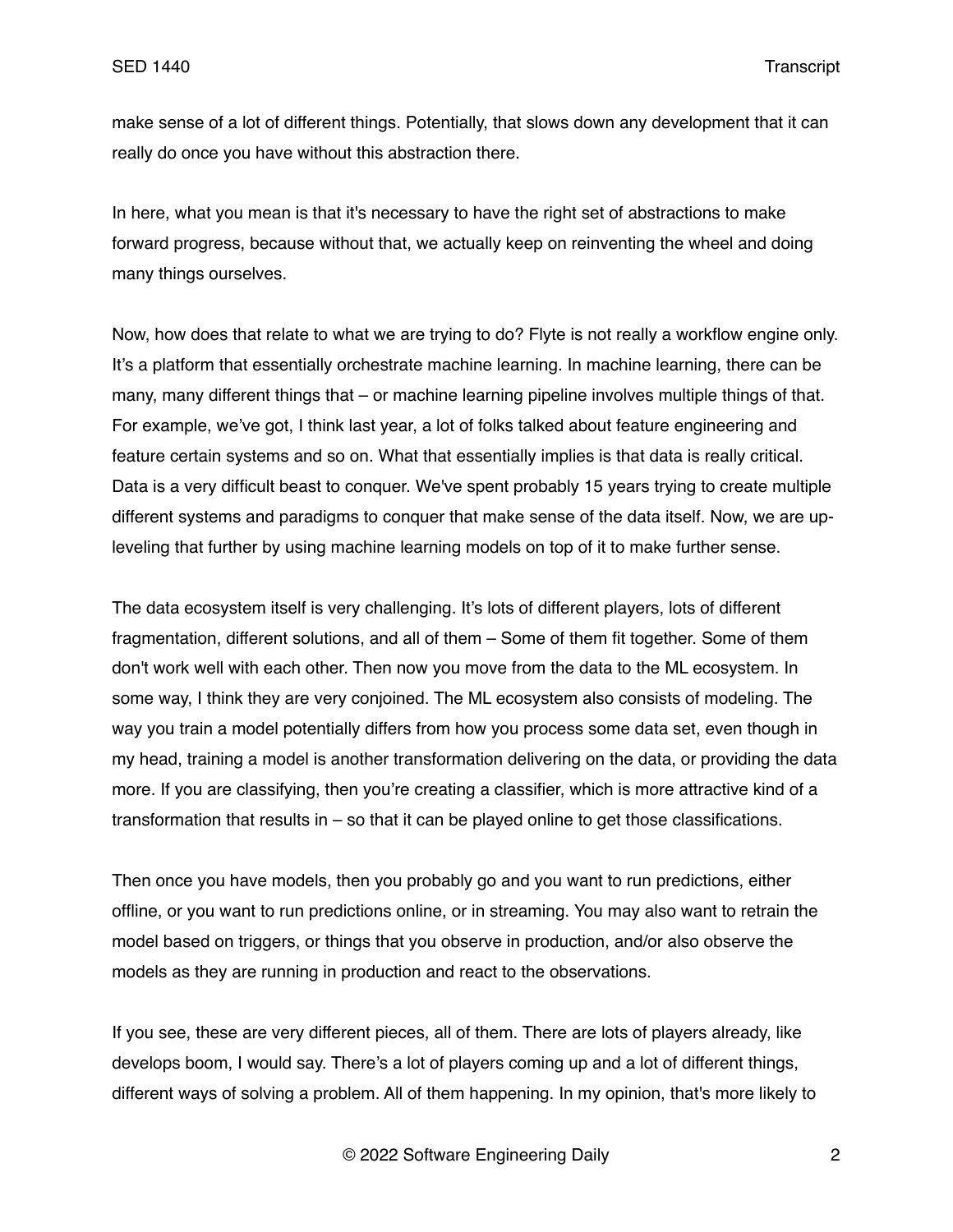benefit on devices and device drivers. We don't have a unified way of really bringing all of them together onto a single integrated platform. That just works for the user. Now, that was the ambitious goal. When we started it, what are we trying to do with the very, very simple term layman term in-site. We are building an operating system that allows you to plug and play different devices, bring things together and make it unified for the user.

That's why the name of the company is also Union. Essentially, we don't think we will be building bringing every single piece within the platform ecosystem, but we do definitely want to work with the best of the breed, open source, or process solutions out there to bring them together to our customers in a very unifying way. That's why we actually called it the user operating system. Of course, some of it is going to get updated. We really do mean, that's what we're trying to build.

It sounds a little too ambitious, but it's like many engineers, we think that we are trying to abstract the complexity for the user. Just make operating systems that can be many layers in it. You cannot freckle it. You can have Linux build the next kernel, or you can have a higher layer, which is one, two, or Fedora, or whatever, which have a much more user interface layer on top of it. You can have even higher layers at the top of it. That's how we are thinking of the problem. Hopefully, that satisfies your question.

**[0:06:55:1] JM:** Yeah. One thing I want to ask is, you're interested in unifying the data and ML processes in the same platform. I feel like, the current status quo is some disconnected tools, ETL tools, reverse ETL tools, machine learning jobs in Pandas or scikit-learn, or Tensorflow, and then just Spark jobs, Airflow jobs, all these different things. It seems like a necessity for there to be disparate data and ML processes. Why does it make sense to unify them?

**[0:07:41:1] KU:** I don't mean to say we're trying to unify every single thing under the data ecosystem. It's very vast, right? It's from data ingestion, as in reverse ETL. That's not them. I think, the intention is to unify the processes that matter to a data scientist, or a machine learning engineer, which they do have. They do care about the data, now that data could be transformed after the data processing dedicated to a data warehouse and our data lake and lake house and all of these different terminologies that are coming up.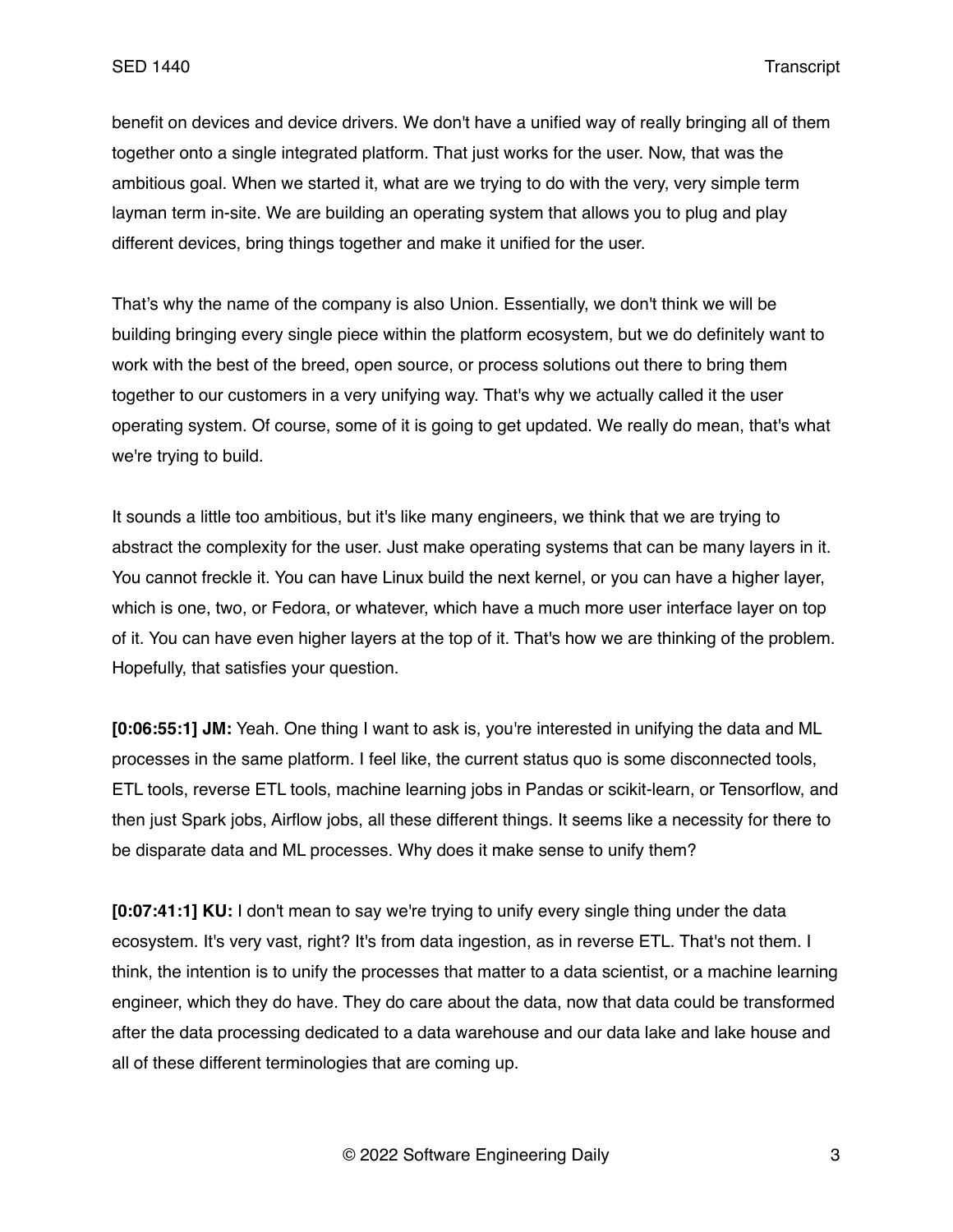They care about the data from that point on and then apply machine learning models on top of it, which in turn, generates a lot more data than anything. They have a model, they throw that in production, which you have predictions on that generate a bunch of data, which maybe use actually internal. I've seen this at least in other companies now, which get to time use to generate another model.

This is a factor of layering, and there is interaction, transformations happening from data to model, to data to model. That's the portion that we really, really care about and concentrating on. If you squint, you could generalize some pieces to do other things like, ETL, reverse ETL and so on. The platform that we are willing does not want to really find those pieces specifically, because there's a lot of work to be done just in this – in the machine learning part of the world, which has personalized most importantly.

**[0:09:16:2] JM:** Let's give a review for people who haven't heard the previous episode we did about Flyte. What problem does Flyte solve, and how does it compare to the other workflow management tools that people are probably familiar with, like Airflow, for example?

**[0:09:40:0] KU:** Great question. I think, we did in our previous episode and we talked, or last time when we talked, we did touch upon – At that time, I was at Lyft and we started Flyte at Lyft, probably in 2017. It's much before many of the other orchestrators on the market existed, besides Airflow. We actually started off not by saying that we'll reinvent, unpair one. We said, "All right, we don't want to build this. This is a lot of infrastructure work."

I used to run a model training, or a model creation team. That team was responsible in delivering models that affected Lyft's metrics. We wanted to basically bring efficiency to our daily operations. We were like, "All right. How do I solve this problem?" We looked around. We found Airflow. We actually tried to really, really make it work and to a point that we actually heavily modified Airflow. I think, maybe a few days ago somebody was reminded me of a script I had written, which was called Better Airflow, which will take Airflow and add a few features into it, like dynamic triggering of attacks and blasting data into that and so on. It was all a set of bandages and duct tape being and massive amounts of blood, sweat and tears that actually went in to make it work, but it worked. We got it working and credit where it's due. We were able to deliver what we wanted at a very, very small scale with Airflow.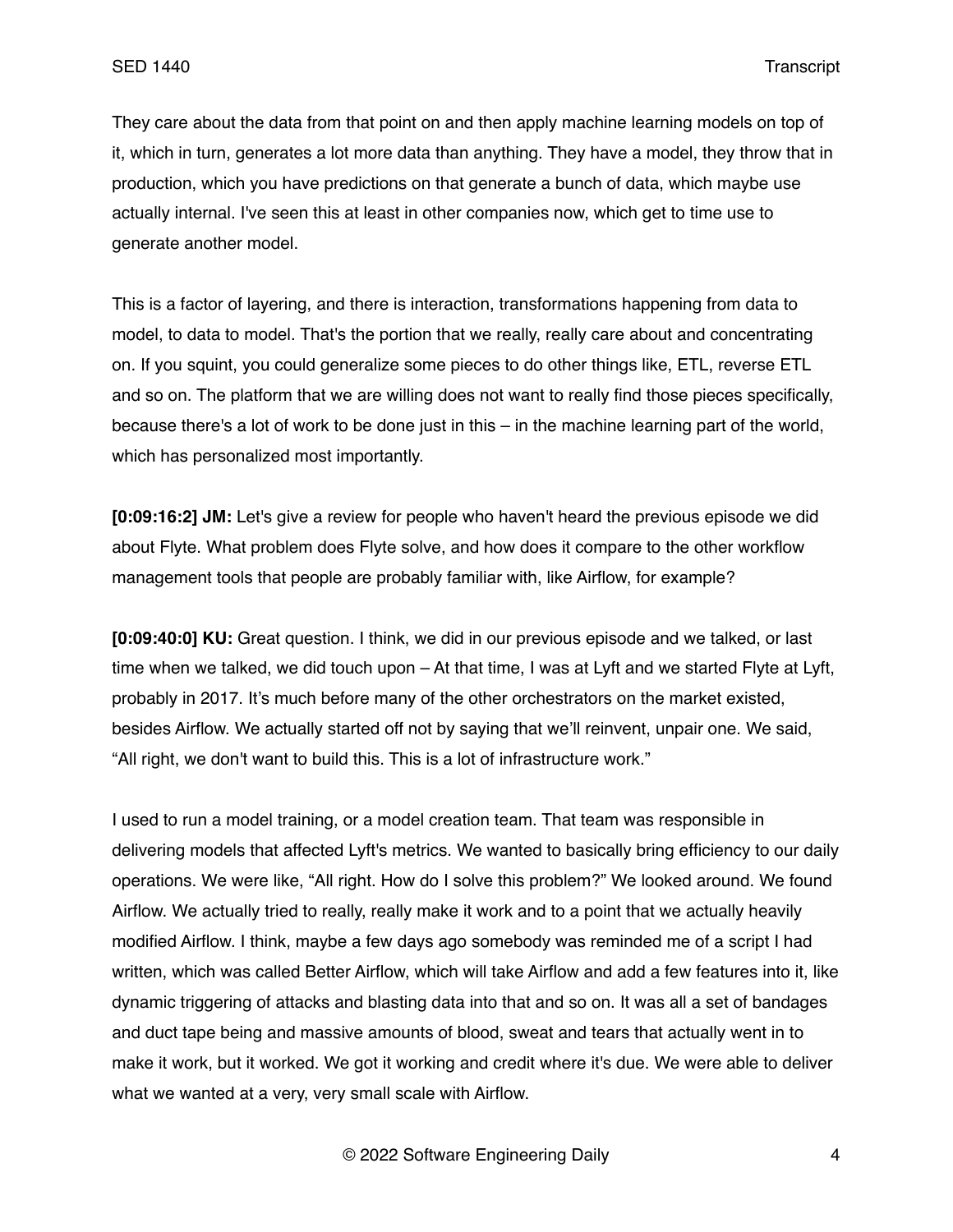The problem really happened where it was not operationally feasible than it did, that monstrosity within it. That was one. Then second, many other teams looking at us that wanted to use what we had done. When we actually thought about it, we were like, okay, if there are so many things that are wanting to build and doing something similar to us, this seems to be a more general problem. That really led us that we do a first design of something that we think would solve the problem, not with any intention of implementing. It was more like, "Hey, this is the design. We think this is a solution. Hopefully, we can get some support from the entire team and somebody has to build this."

Or, if they can think about an existing solution out there that we can use that solves this problem, let's go for it. The result was there was no such solution. Of course, we were a tiny company that had left through us, so we didn't have too many people building it. As a challenge, we built it and we were able to help many, many other product teams in the company and deliver value very quickly. I think, the learnings that we had was that the ML and the data engineer, the ML and the data scientists who used slide, essentially did not care about the infrastructure. The time for procuring infrastructure, like the typical – if you think about a typical DevOps journey, when you are thinking about writing a service. The way we do it is we write the design, system design of the service.

In the system design, we say like, "Okay, this is our database." This is our service. This is our SLA and so on. We do the entire gamut first. Then we go ahead, building things, procuring the infrastructure for it. Then, we actually make the design. Machine learning is you work it. You don't think about the infrastructures. You think about the problem. You think about the potential, potential that would solve it. Here, I'm talking about model architecture and so on. The data bits that you need to solve it. Then, you don't know if you're actually going to deliver this model in this specific way, because you have to try it out.

You try it out and it may not work. Then you try out another thing. It may not work, and another thing. Then it would work, and you want it immediately delivered. It's an inversion of the way we think in DevOps, where we think and develop. That needs to be encapsulated by the infrastructure itself, because the many, many data scientists and ML **[inaudible 0:13:56.9]**,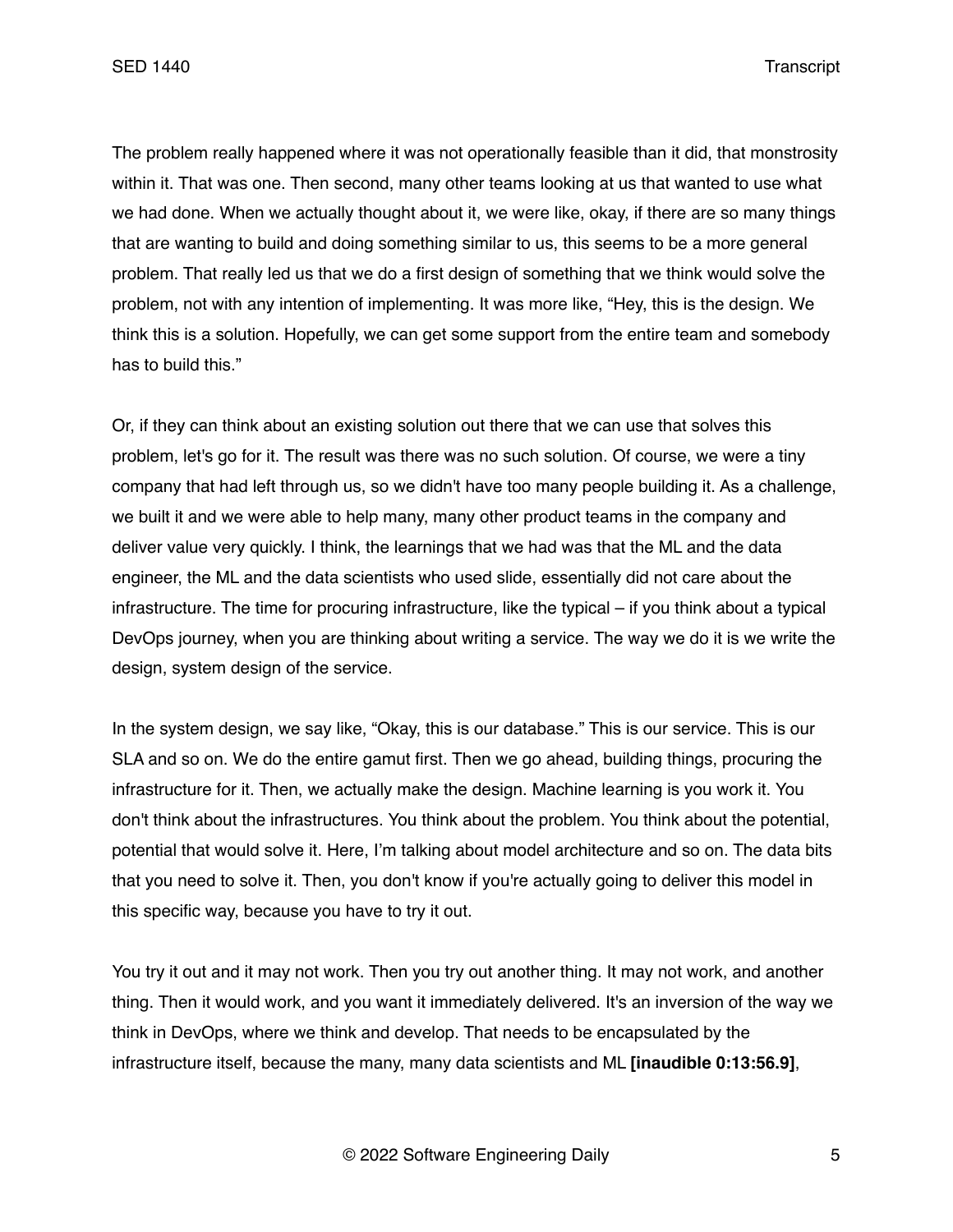they're fantastic for object. Really smart. What they do is probably I can't do in my daily life, because my depth of understanding machine learning is not as much.

On the other hand, if you take the typical approach, we are expecting them to become great distributed systems engineers too, along with a amazing mathematical and machine learning capabilities there, which is just too much to ask for.

What we wanted was to create a streamlined experience that allows them to build, yet to be within the realms of good practices, so that we can have good standards, like on security of data. No malicious code running anywhere. There's always vulnerabilities that happen very quickly and so on. We realized that it's important to split the roles of infrastructure and machine learning. That means that user should not care about the infrastructure, and the infrastructure should be handled by folks who really care about infrastructure, or care about operations. This was a joke, another joke that I make is like in ML ops, I think it's two parts, there's ML and there's ops and there are two people who care about – one-third of personality that cares about ops and others that cares about ML. In ML, actually bring those two together really. That's the idea.

The way you bring that together is through the software, not through the practice. You write the software and you can split the two people on two sides of the boundary, where the ML folks can concentrate on the machine learning part of it. While the infrastructure folks can concentrate on the operations and aiding and scaling the planning part of it.

That's what happened is when we started working with Flyte, we essentially made this conscious decision that we will be the infrastructure game for the entire company. The entire company gets to use this as a platform. We realized that many people do not have one single unit of work. They have multiple units of work that they want to tie together into a flow. That's why we have workflow engine in there. It's not really just a workflow engine. It's more of a workflow automation platform that we do have a bunch of steps. You can run one step individually, or you can write a bunch of steps together. You can run them on demand, or you can run them on a schedule and you can debug them. As a user, you don't really care about the infrastructure management.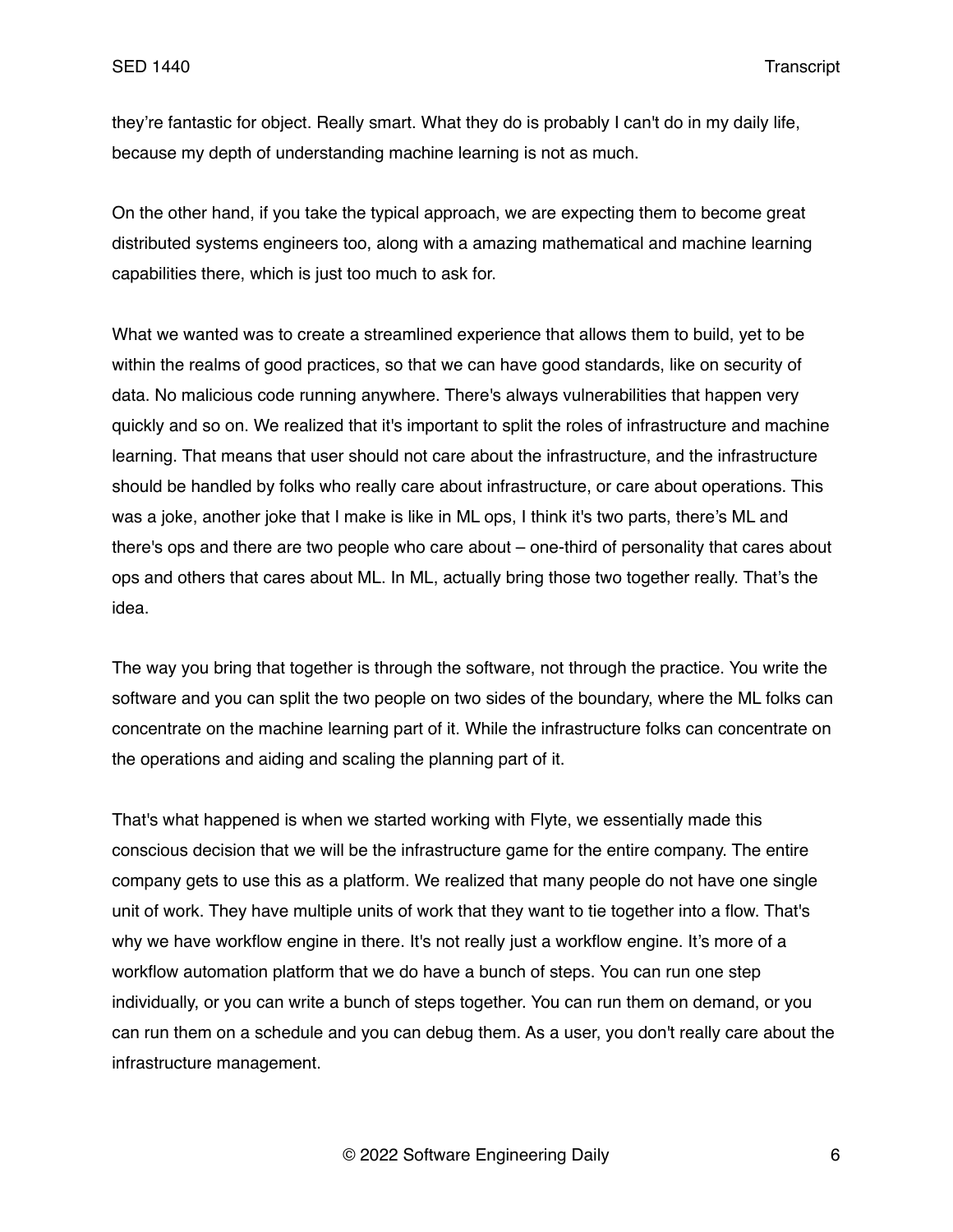It runs serverless from their point of view. Then there's an infrac team that actually manages that platform for you and that runs it for you. That is Flyte in summation. I quickly went over why we came up with this decision.

**[0:16:32:2] JM:** Can you describe the runtime model of Flyte? What does the application consist of? Is it a single node that's just sitting there, helping you schedule lots of other tasks, or is it a multi-node system?

**[0:16:46:2] KU:** Yeah. A great question. That was another thing that we – when we were working with Airflow. We didn't like the single point of failure style. We didn't like the coupling between the code and the scheduler and the workers, the deployment model of it. We wanted people to work on independent repositories. We didn't want the entire system to crumble when somebody imports data flow, or **[inaudible 0:17:14.2]** auditor. We didn't want us to dictate the versions of the Python that the entire company should use, because that really doesn't work.

The model is essentially a service, which is like a native to service in the company. All the functions that Flyte provides and offer through this simple service endpoint. It's not really simple, because there are so many endpoints on it. You can actually dynamically create a workflow just using an API. You don't even need to write code. You can trigger the execution of a workflow. You can observe workflow. You can get historical information. All of this to this one API and it's written in GRPC, rest, so you can actually invoke from any language that provides supports, as well as interact with it to your CLIs and things like that.

This is one of the gateways into the system and that is you're – it's the service. Once at runtime, the execution actually goes to a Kubernetes cluster. We have an engine that runs within Kubernetes cluster and it can run on – it can scale on two multiple nodes at no single point of failure. Kubernetes itself has a very stateful, on a very consistent state store, which is called ETCD. It's based on Raft. It's really scalable and durable. Even in the event of a multiple node failures, it works pretty well.

We use that. We piggyback on that and we store our state information within the ETCD itself. The engine essentially gets a workflow, like a DAG. Or, it's not really a DAG. It's more than a DAG, but from simplistic point of view, it's like a DAG that you can execute. Then, it tries to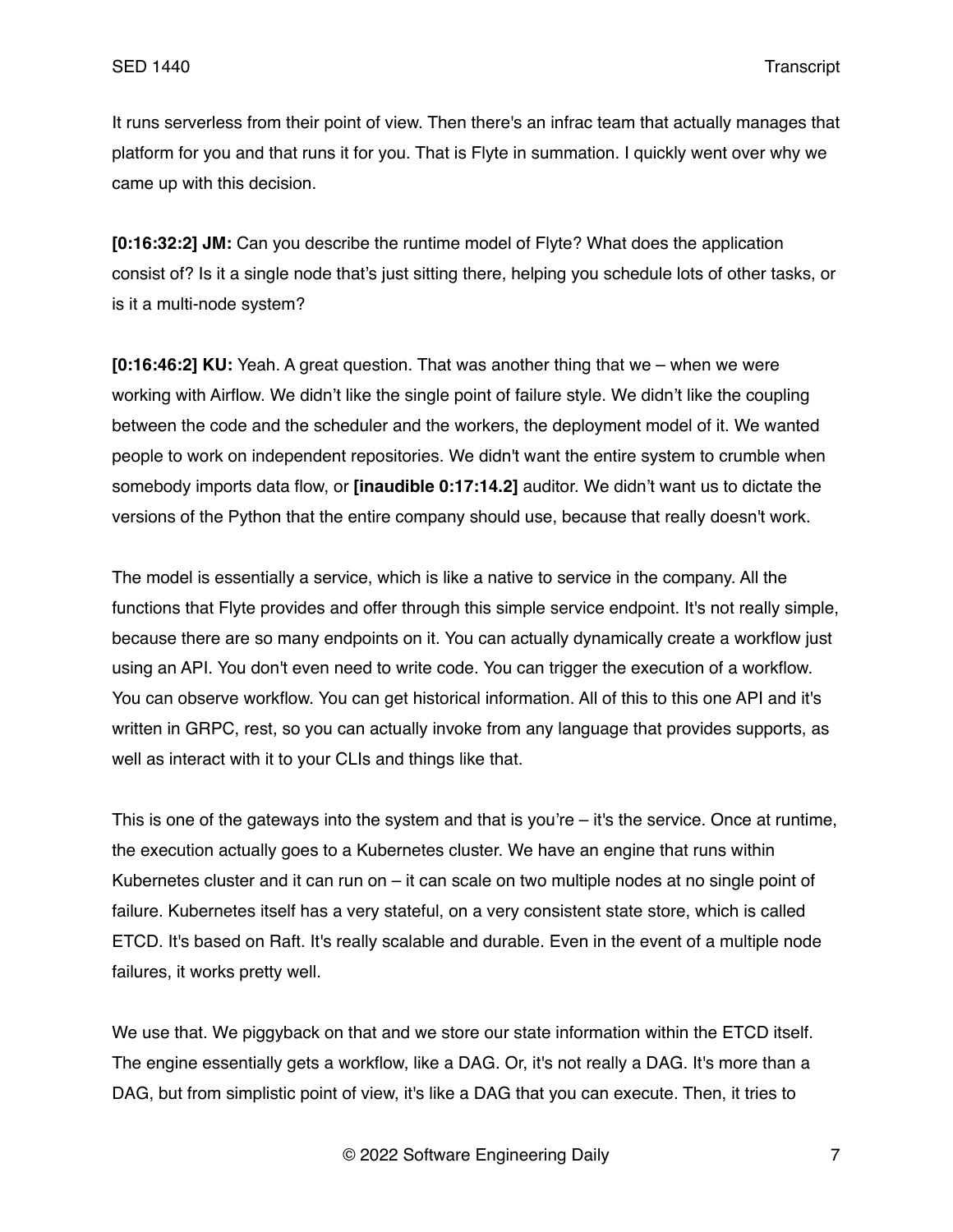execute it in an event loop. An event loop here is essentially, every time it gets a DAG, it tries to make as much progress as it can, till it can make no more progress, and then it gives control back to the scheduler.

Progress here is like creating an instance of the work, expected work. An example could be starting a part in Kubernetes, or running a container, or scheduling some work in an external system, like AWS batch, or Sagemaker, or things like that. Then, once it ensures that a progress has been made, it reschedules on the scheduler, finds the next bit to do, makes more progress and then use network.

This way of event loops is actually, there are many storage systems. There are many, many interesting systems that been written by vent loops. The scheduler is not really doing a lot of work. It's essentially just scheduling. Doing it this way, allows it to be – You can really kill the scheduler any point in time and restart it, and it can just come back and start working.

The only real thing that actually affects the scale of the scheduler is if that is a slower right to port that you get from some storage to sub-system. To scale from that, we actually do sharding within the storage subsystem and so on. We have seen that even one process can run about 10,000 concurrent workflows. Flyte allows you to scale that across with multiple nodes within a cluster, and so you can run about a 100,000 or so without any problem.

Then, I think Kubernetes itself would start having problems. That's where Flyte allows you to run multiple Kubernetes clusters and browse between Kubernetes clusters. The idea there was, because you are – if you are an infrastructure team, you don't want your users – You may sometimes have to isolate your users, because there's a very critical use case and they are like, "No, no. We want to run every 10 minutes and we don't care. We are ready to pay the cost for it. You want to dedicate a cluster for them. You might want to isolate their failure node. In other cases, you may want to swap out clusters on the fly, because you do routine maintenance on your clusters, that even in Kubernetes. We have seen cases running up to patch the node. You have to patch even the API servers and so on. Flyte allows you to manage all of this transparently to the users.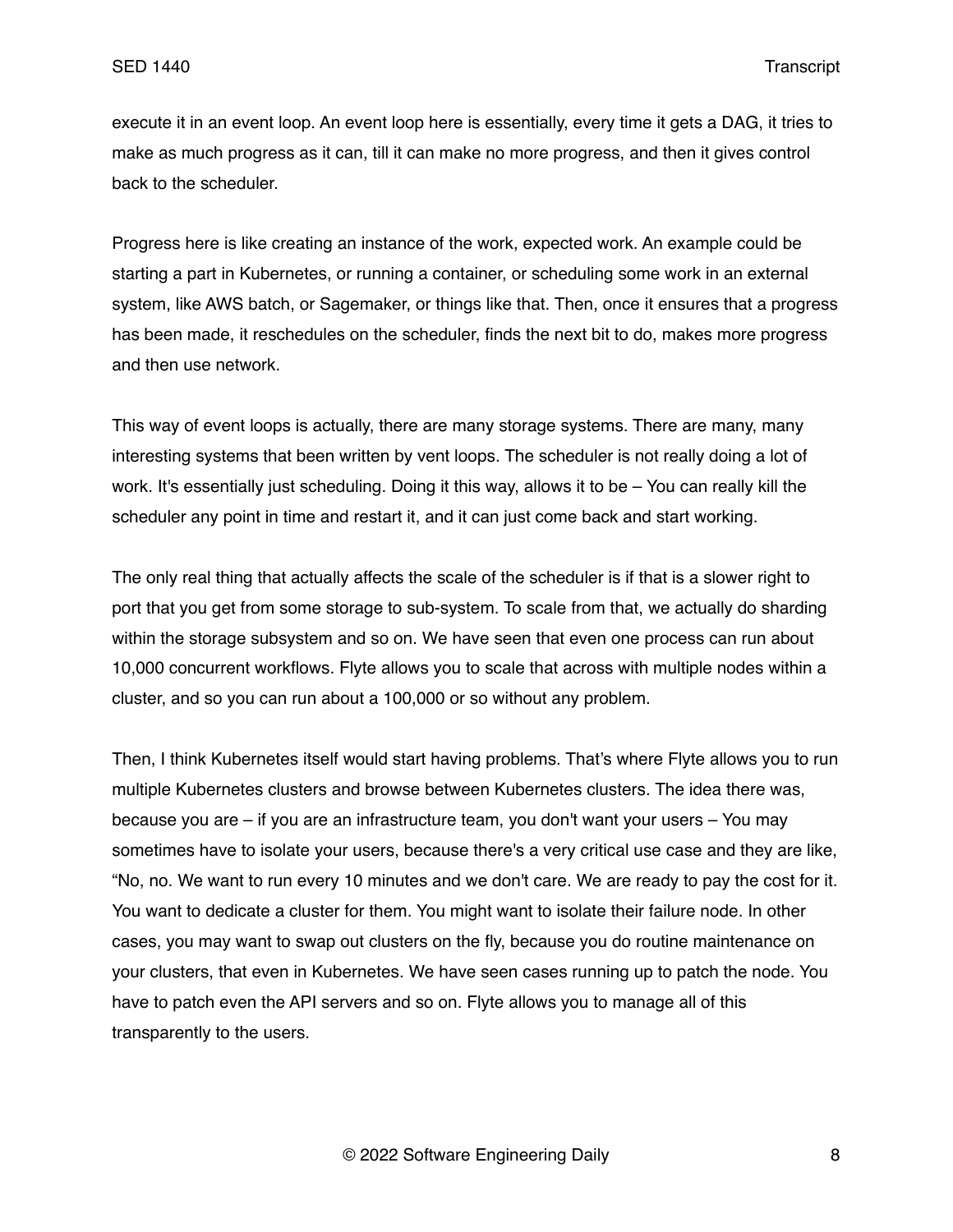It's a vertically integrated workflow automation platform that does not really have a single point of failure. It's scalable to multiple Kubernetes clusters. Instead of a node, or 10 nodes, it can run on thousands of nodes. At Lyft, we had about 5,000 nodes in our cluster that would run on a Spark jobs at Lyft's customers. All of machine learning training, as well as many, many data processing jobs. Some were offloaded to external systems as well.

**[0:22:02:0] JM:** To get a better-grounded understanding of what problems Flyte solved at Lyft relative to older systems, can you describe a particular machine learning job that ran on Flyte, or runs on Flyte and how it's utilizing Flyte?

**[0:22:24:1] KU:** Oh, yeah. Yeah. Let's take an example. Maybe I'll go through two examples, slightly different ones. One of them is, I guess, a team that I was leading. We'll talk about that. It's open, because I've worked on it the past. It's ETAs. From the end-user point of view, when you open up your app, you get a number, which is the ETA, estimated time of arrival, in the Lyft app, I mean. This is critical, because it actually is important to be accurate, or close to accurate. Otherwise, the user loses trust in the system. Then the second part to that is that when you also get that, you get an estimated time to destination, which is used to drive the price for your right. Both of these are critical from the user point of view. Both of these are models that are trained on Flyte, or at least, at some level.

It's not just one model. It's a bunch of models that actually play in together, but I'll talk about one model. It's trying to guess the traffic that's currently, that Lyft can observe currently on the road. Essentially, trying to estimate the road traffic situation, using the drivers who are driving around, because we are getting head props from them. We know that on this road, these cars are taking two times longer than the previous – than the default average on that road. That can give us that there is a slowdown. Now, if I say that if I route the person through this road, then instead of the default 10-minute, it might take – it's being on 30 minutes, depends on the model.

This situation changes every 10 minutes, or every 3 minutes, maybe every minute. We also observe that changing too rapidly doesn't really improve the signal. Changing at a good cadence, does improve the signal. What we did is we got a lot of data in real-time, which was from these drivers, which we can order to road signals. Using that, we generated the model. Here, the model is essentially waits on the road network and the bias adjust model that would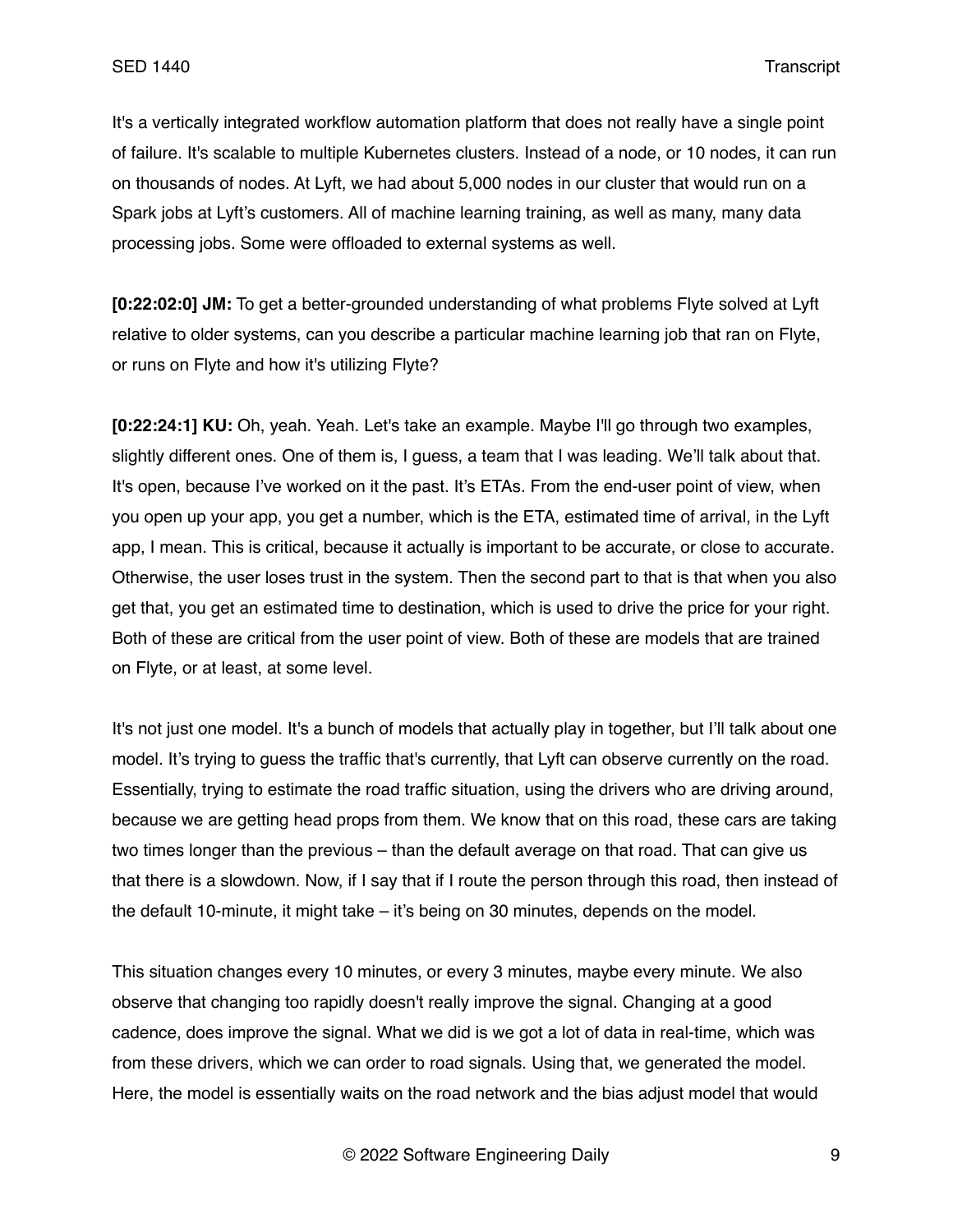adjust, or based on the variance of the bias that we had in the system. A baseline model that would help make sure that our decisions are never – do not deviate from a norm standard. These three models together, were trained on Flyte.

One of them was trained every 10 minutes. One of them is trained at a monthly, or a weekly frequency. Another one is trained at every day frequency. Together they get deployed to a service in the end.

Another critical part of this was when I'm about to make a change to this model, how do I verify that my model is correct? What is good? You can of course, on AB test, but that's too late. This is like taking a bar example and giving it to your students to verify it if it works or not. I's not really what you want to do with your customers all the time. Flyte also runs the simulations for making sure that the model is good enough before deploying to production.

Now, granted that these simulations are simulations, so they will never catch all situations, but they do catch some really, really bad off of a – heavily and characterized, or completely outlierlike models. The simulation works. It was like, okay, take the last three months of data, take the first month as a training, the next two months as the validation and run the simulation with all these three models being deployed and using different capacities. We used to run the simulation. That was also another reason why we built Flyte in the way we did it, when we had a lot of ad hoc, large-scale jobs running.

Simulations are extremely large and time-taking. This is an example. Another example is Lyft trained, like builds its own maps now, for example. Then we have another user, black shark, which is creating a digital twin of the world maps. They use a lot of machine learning to essentially extrude the buildings and the road network and create a three-dimensional artifact from the satellite view of the geography.

Lyft does not do that. Lyft users often treat maps and some other things and collects them and uses machine learning to actually match things together and create a world map. Not a world map, but just – US and Canada map. Both of these are extremely data processing-centric. They may use Spark. They use a lot of Python and Java processing, but they also use deep learning models in them. This fusion of data and ML, that's really shaped in this, another use case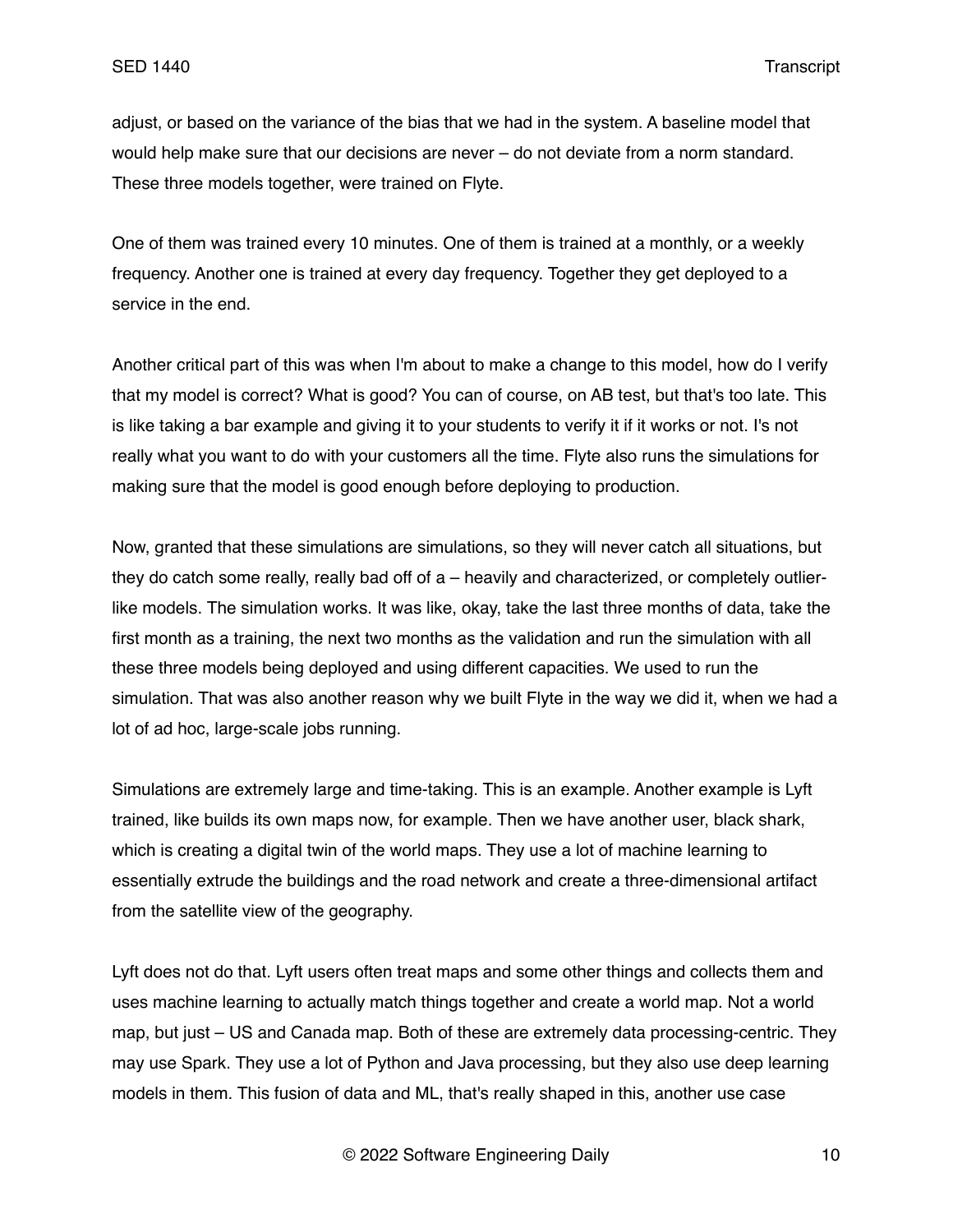learning. Folks use Flyte and actually get a lot of value, because these teams consist of – They do consist of experts in Spark, experts in machine learning, experts in geospatial engineering and so on. Then Flyte allowed that, and Flyte brings all of this together to build a cohesive outcome, which is essentially a map in this case.

**[0:27:56:0] JM:** When you look at productizing Flyte into a service that is bendable as a product, does it look just like the platform that you wanted to make available to engineers inside Lyft, or is there some alternative route to deployment and monetization that you're taking?

**[0:28:24:0] KU:** Fantastic question. Some of them may be under stealth. I think, it would be hard to disclose everything. I think, it can be done in multiple layers. There are three parts to this problem. One of the parts, and as I said, we wanted to separate out the infrastructure folks from the folks who actually do the real work of writing the business logic. This works great with larger companies, and that's what is happening at the moment with the adoption of Flyte. It's adopted by all the companies, the talk leaders and folks who have a decent engineering strength. That's because running, even though Flyte actually is a very reliable software and it's battle tested, you still have to run Kubernetes. You have to have knowledge of then, sometime of Kubernetes, even if you're using GIFs, there's some knowledge that you need to have.

As a company offering, we actually want to help our users achieve their goals without really having to worry about the infrastructure. Union, essentially, is poised to be their infrastructure partners in that sense. That's one part, definitely a part of the play. Second is I think, certain things to do in open source and Flyte is – We pride ourselves on being completely open source. We actually donated to the Next Foundation just last week. It was graduated to adopt the other project, in the Next Foundation. Certain things to do in open source are extremely hard, just because the scale characteristics are – sorry, the deployment characteristics of fake how you would build certain systems.

We think in Union, we can actually be certain systems that are really hard to build in open source, just because nobody want – global deployment, and you want like, multi-region availability and so on. Those things that just went back to building open source. We will offer those at additional services. Some aspects are around sharing. Anybody who has a Flyte cluster can get more out of them. Whether they are using the open source, or the Union variant, they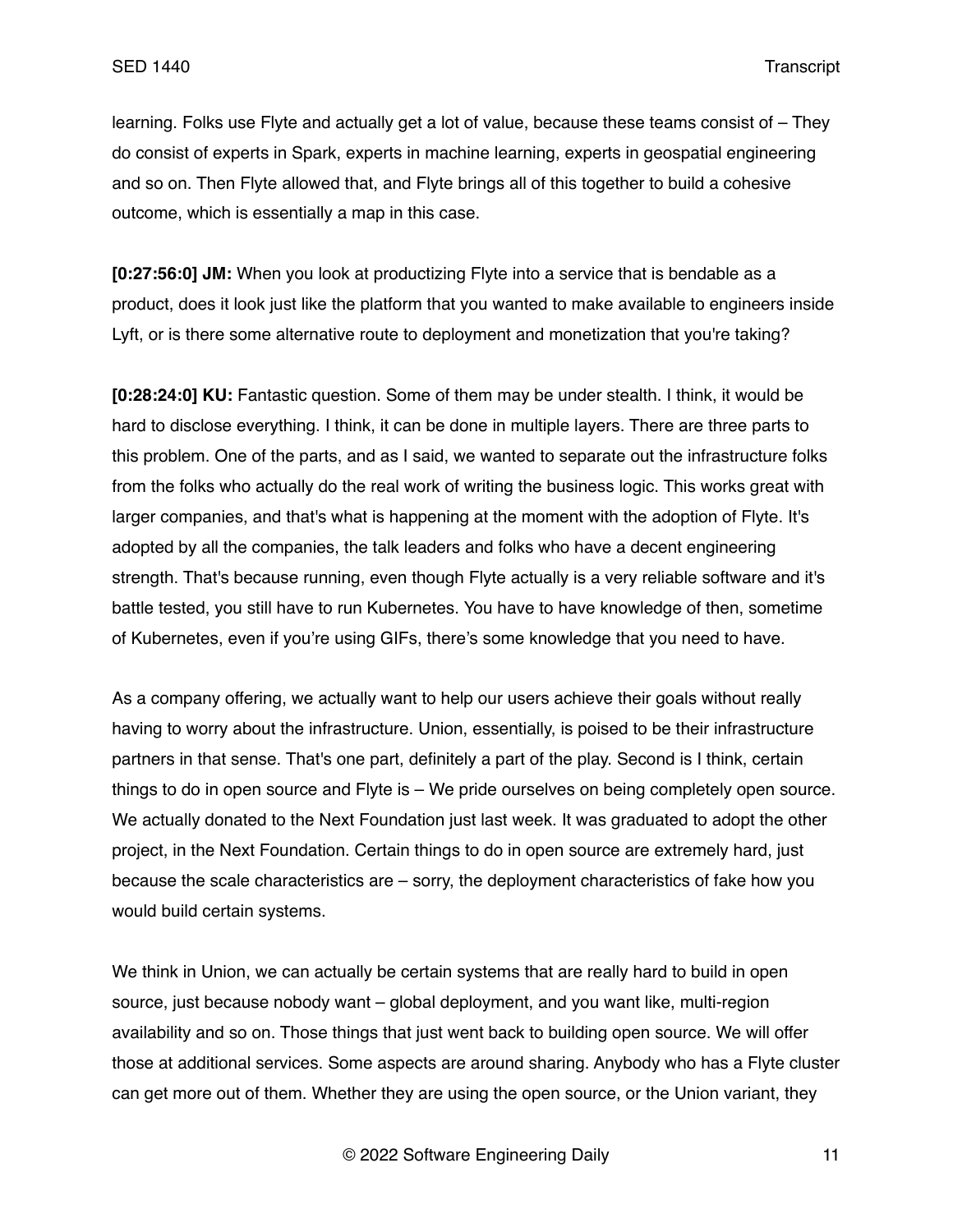can get more out of it. That's the thought angle that we think we have to offer. I think, this way – I don't know what the monetization is that we would do once over here, but essentially, we think we can add value to all our users and new users of Flyte and Union platform.

**[0:30:55:1] JM:** When you take a existing set of disconnected workflow operations and move them on to Flyte, what are you getting out of it exactly? How is it improving your usability?

**[0:31:18:0] KU:** Yeah. Fantastic question. Actually, somebody asked me this, or asked this question in Slack yesterday, or the day before yesterday. The question was very simple. It was like, "Okay, I wrote all of these tasks in the workflow. What's the benefit? Why am I doing this?" The answer, and this was the simpler part of the question. Then the other question that you have is like, disparate parts and connecting them. Let's just answer why to break a large problem into smaller pieces.

One, it's a great way of documenting your software, like just to break it's large pieces. We usually break it into functions. It improves reusability. It improves shareability dramatically. At runtime, what it really improves is failure – improves resiliency, because let's say, you have three parts, three things that you want to do in sequence. If you fail at the second part in a traditional normal piece of software, you start from the first part again and after. There's no other way. You press a piece of software. You start with the first part, then you go to the second part, then you go to the third part. Now, you can solve that by doing checkpoints. This is why a checkpoint is created.

Checkpoints are not trivial to implement and correctly even more so. Workflow engines are essentially a way of checkpointing your progress. Because in workflow, it means you are guaranteed to never go back in time. You only make forward progress. in case of the failure, let's say the failure was transient and you can retry a few times and the failure goes away. This can be easily accomplished by using something like Flyte. You can just put a simple decorator on it and say like, "Oh, I'm okay with failures. Retry that." Another piece is, there are two aspects to this. Now, some of these failures are just infrastructure failures. They don't even retry on that. Now, you've lost progress on it and there was no other way, recourse, but for Flyte, to say, that this workflow cannot make any more progress. Sorry, you have to stop it.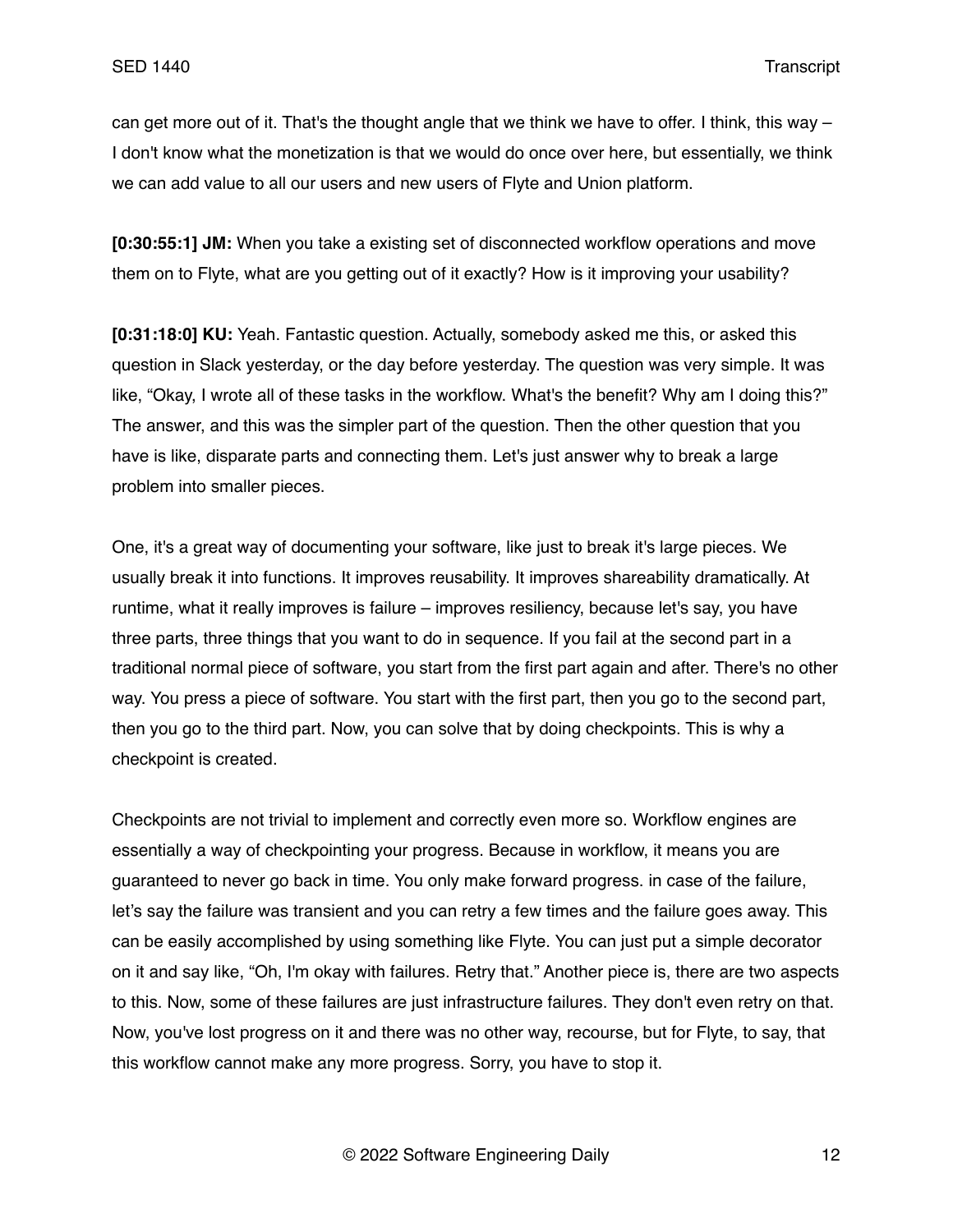This can be like, let's say, eight of this goes down. A crazy situation, but actually, they made of this in Norwegian goes out. Then, when you want to recover, you have to restart it, because you've lost all progress, even all kinds of things that you've done. Flyte essentially allows you to fully recover from a previous execution. Again, step to a point where the last failure occurred and drive everything ahead from that point on in, which is for critical application, this is a required sense of reliability and resiliency that's required.

Then, the third aspect is that you treating and specifically in machine learning, you have the three steps again. Step one, you ran with a play that you do, just long and it's costing you a ton, maybe on Snowflake, and you now have the result. But your model had a bug, and you fix that bug. Now, should you lead on that query to refresh that data? You shouldn't. You already just fetched it, like maybe a day ago, or 10 minutes ago.

Flyte memorizes results of previous executions. This is an open feature, of course. When you open, you have to tell Flyte that this particular execution is deterministic, hermetic, and does not have side effects. It'll minimize the results of that execution. Every time it sees that execution anywhere in the platform, now, it's not just you. Maybe there are four other people working around the same query. You minimize those results and reuse the results from that one single execution across everybody. Now, this has huge cross-selling advantages, as well as performance and efficiency benefits, especially they take model of – a new model of trying out new things. Another aspect that you said is like, what about disparate systems?

Disparate systems communicate in different way, then I'll give you an example. Most data scientists are used to writing Pandas data rates. Sometimes for data processing, you have to use Spark. Spark uses its own concept of data frames. Then sometimes, you want to actually take that Spark data frame and send it to a model, which is Pandas dataframe-based model, which is on one single machine, and that's good enough. For most model in one machine with a couple of GPUs is pretty good for many models to get started with.

How do you translate from a Spark data frame to a Pandas dataframe? Yes, there exists technologies like Arrow and there exists a way to hand off and to parquet as an intermediate format and then load it back in. This is all complicated for most users. They really have never dealt with it. Have never thought about it. In Flyte, we have canonicalized this into a schema,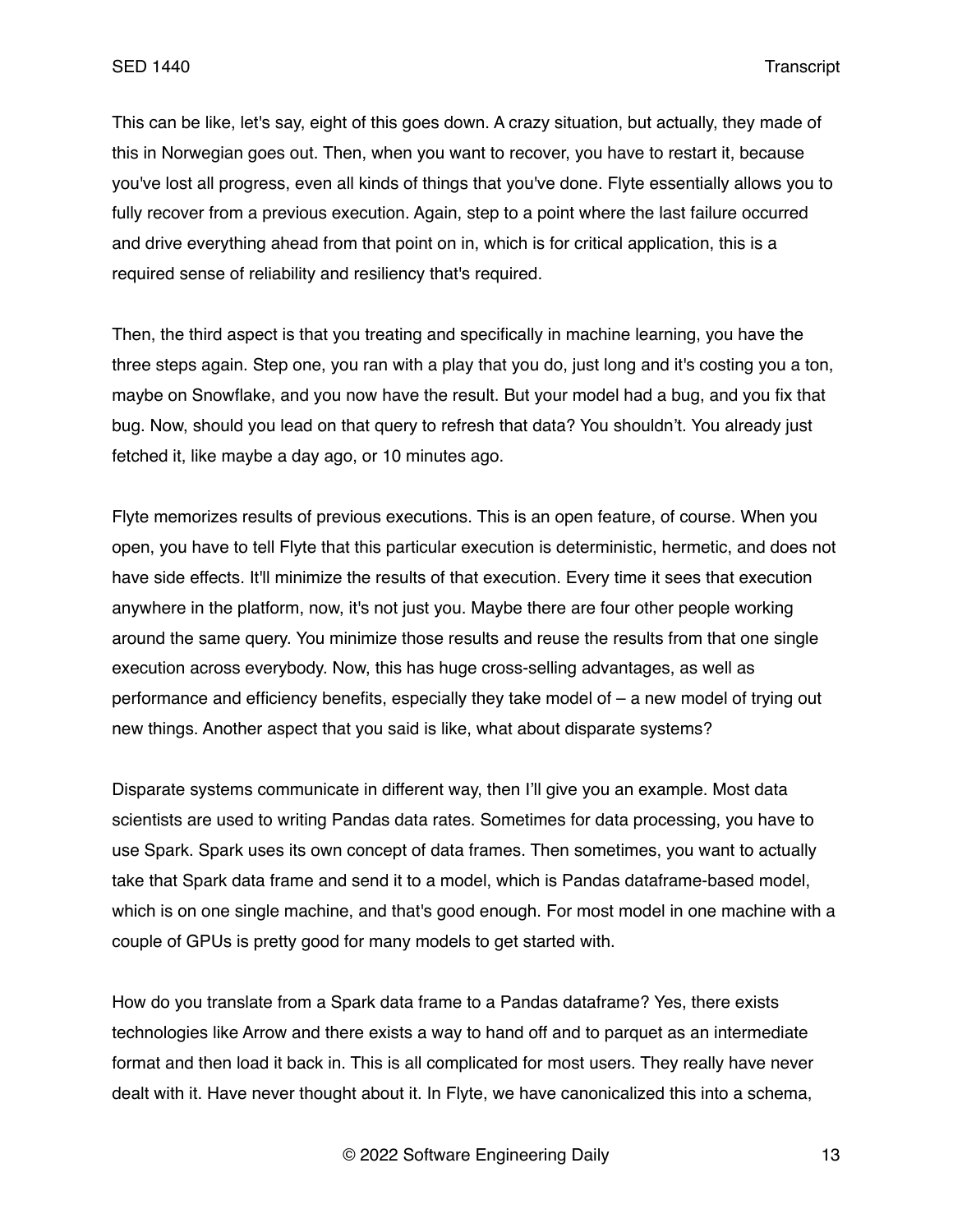into a type of schema system. If Sparks generates a dataframe, you can easily consume it into a Python dataframe, or even in Java independently, without thinking what how the translation is happening, where the data is going to, what's the intelligent representation, and so on. We take care of everything within the underneath there.

Thus, it becomes a substrate that allows you to connect pieces, even if there cross-disparate systems. Yeah. Then there was this one more aspect actually to it, which is automatic parallelism. When you generate some data set that you're consuming across three functions, even if you write them linearly, let's say, Python, they will get executed linearly in Python. In Flyte, it will see that this dataset is ready and now it's consumed by these three different functions. They can run all these three functions entirely. Flyte analyze them and run them and distribute it, setting on multiple nodes. That gives you efficiency, as well as performance benefits.

Centralizing the platform of using Flyte, now again, if you are a data scientist in a company, if you have about tens of data scientist in that company, centralizing on one platform has a huge advantage. You can run GPUs on that one centralized cluster. GPUs are extremely expensive and reuse GPUs across all the data scientists, because Flyte is a multi-talent central holistic platform. It's very easy to like, "Oh, this guy uses a GPU right now, so I'm going to give him the GPU, part of the GPU. That person who uses the GPU then, that person of the GPU. You can just have one GPU and use across the day through – Flyte will also manage that pressure and queuing and all of that for you.

You can just manage your cost. You can put a budget on the Flyte center cluster and it can manage your cost for machine learning. Along with that, you get a Spark machine, then interruptible machines and Flyte also manages them very well. That actually has an effect of reducing your total spend on training machine learning. I think, the number one problem and actually, once you start really training a lot of models, these costs becomes really, really expensive.

**[0:38:27:1] JM:** Can you tell me about how the API for using Flyte has evolved? If I'm interfacing with Flyte, what exactly are my specifying to the platform and where are the points of integration?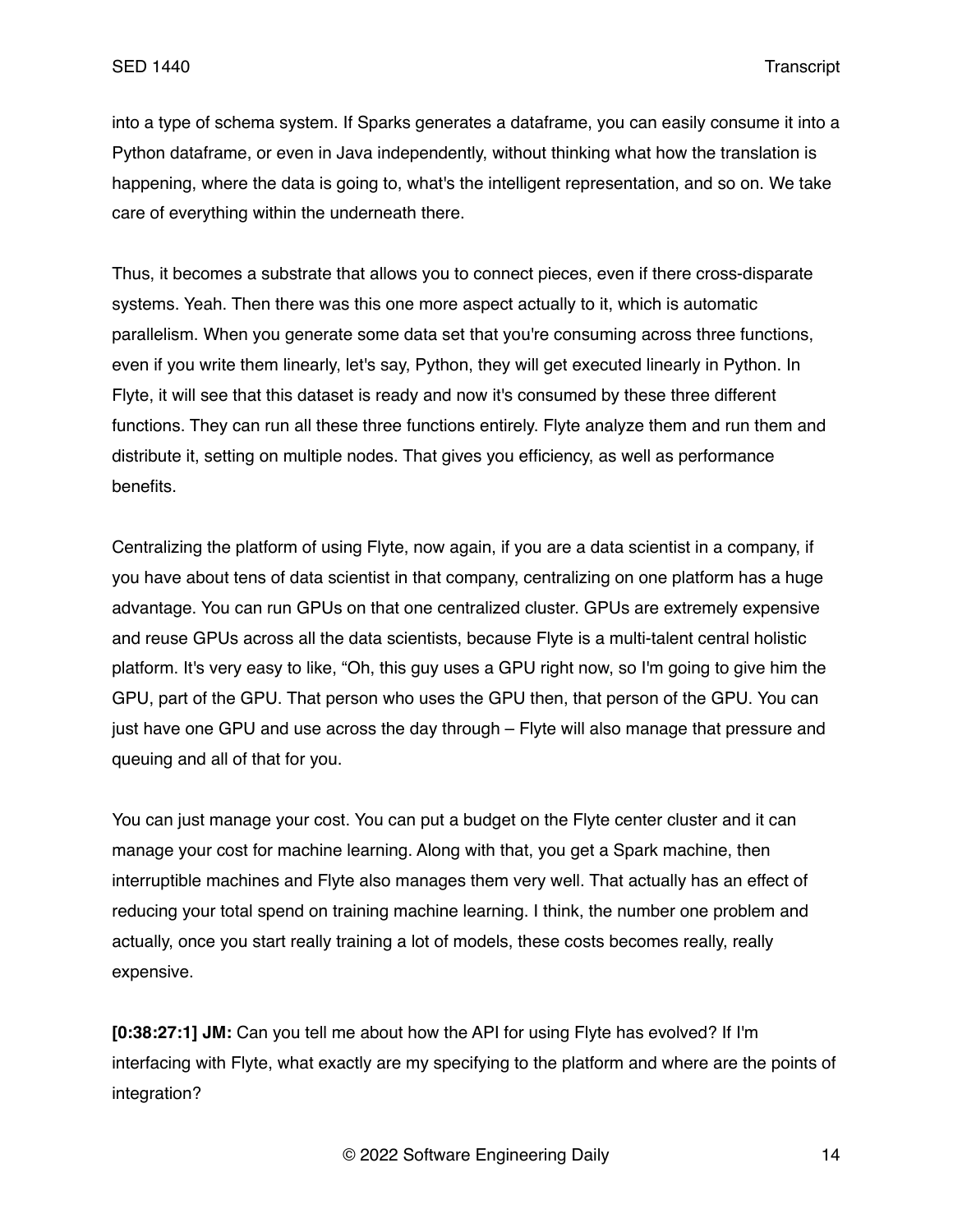**[0:38:45:0] KU:** I think that's a fantastic question. You've done your homework. Last time when we talked, the API for Flyte was also Python-based. We also have Java and it's called a base API, but I'm going to call it the Python-based API, because that's actually the most commonly used one. The API was written in 2017. Remember, I told you that we actually built it for Airflow, and then we moved on to this called the step functions and different problems and we moved on. But the API did not change, and was written before Python 3 was a thing. It had a lot of boilerplate and folks had to get used to writing code in Flyte way. We realized that's not what users really do. Most Python engineers know Python and they write Python for it.

We did not want to get into the way of these folks until early 2021, we released a new version of the Flyte Python SDK, on Flyte kit. This API essentially is – still, as if you're writing pure Python. This is just, if you remove any of the couple Flyte decorators that you add, it is a regular Python code and you can just run it as if it's Python. Then, if you add those decorators, it becomes into a Flyte workflow. Including the input and output types, you use the Python depending system to essentially tell Flyte about what your intentions are about the data. For example, you say, "I want an end in a string in a Pandas data," Flyte will automatically understand what do you want from it. Once you register with the system, you can actually generate – We generate a line form for you that's getting indeed, or in a string kind of file, which is a parquet file that contains your Pandas dataframe equivalent. All, this is automatically written in Python.

You do not try to get away from Python. It just provide that. Similarly, in Java and starlights, where you need to write in Java and starlight code. Now, the other aspect in Flyte is extensions. Let's say, I want to run a distributed training job using API. For a regular person, this may seem very daunting if they've never used API before this. With Flyte, you essentially BIP install Flyte kit plugins API. Of course, you have to have a back-end plugin installed in your Flyte deployment.

Once you do that, anybody in the team can write an API job, just like writing Python code and a context is given to you, which has the API set up for you. It's in the same Python code. You now have MPI running. You can, of course, run all of this locally, because it's all still a python code. You can run it locally. Of course, you want to get multiple machines to as if to train on distributed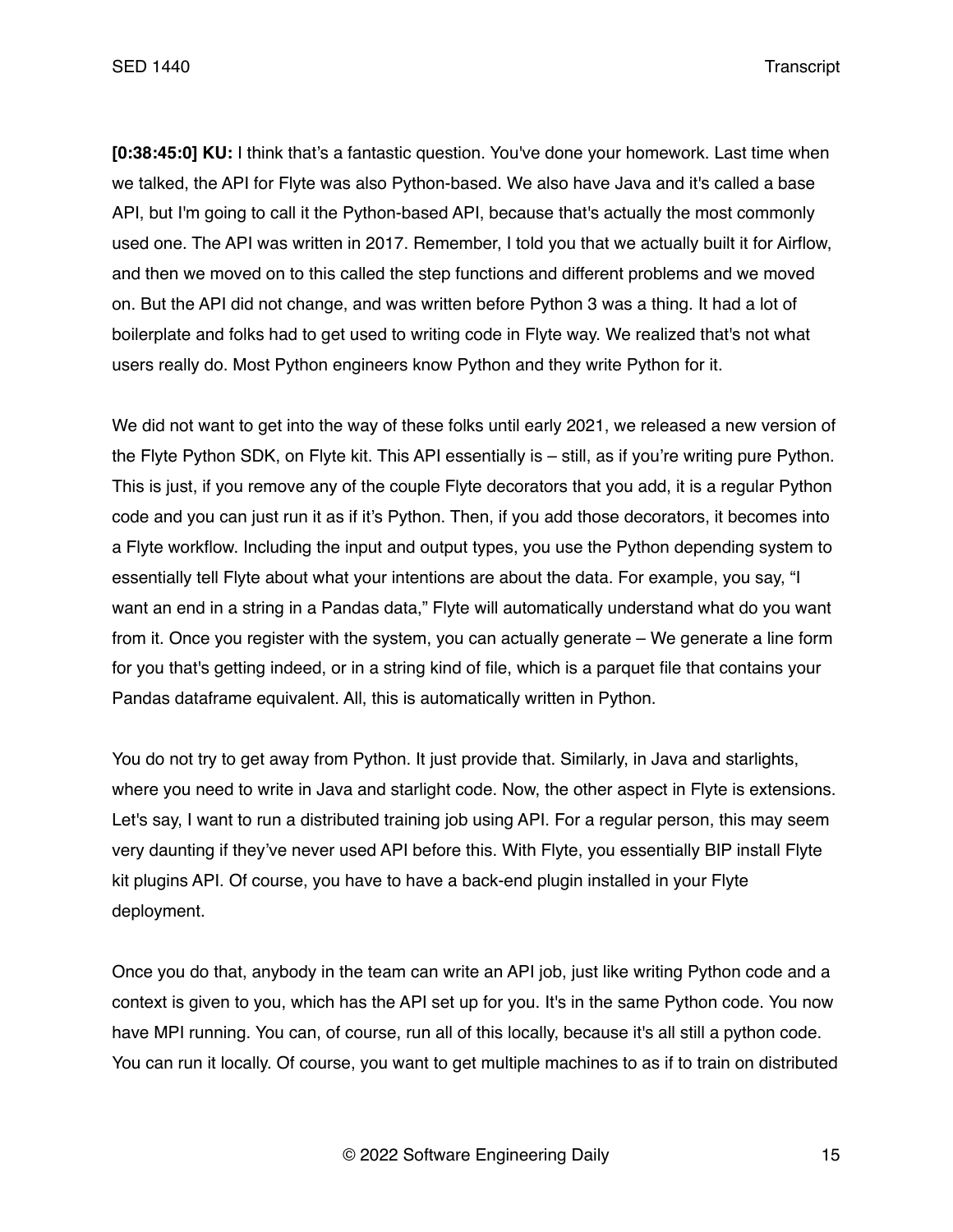model, but you will be able to simulate the MPI as a single-node process. Then when you train it on remote, you can scale up to hundreds of millions, whatever you require for your training job.

The goal of Flyte kick, which is the SDK for writing Flyte jobs is essentially, to simplify the user interface. Just make it as simple as possible for users to write their Python code, and let us try and do the hard work of understanding and converting it to a distributed system.

**[0:42:16:0] JM:** Do you have any reflections on running Flyte intelligently? I'm sure you're learning more about this as you're turning into a service.

**[0:42:30:0] KU:** Great question.

**[0:42:31.9] JM:** In terms of the infrastructure, like what the deployment model is.

**[0:42:37:0] KU:** I want to talk about how we are doing it in Union at the moment, but we'll talk about all the learnings, because we've been running it for a while. There are lots of users now who've been using Flyte. I think, folks, or companies that use Flyte are often looking for a solution that is reliable, resilient and secure by design. Security is often an afterthought in many, many systems. Flyte, it's not an afterthought. It was a first level thought. That makes it harder for certain users to use it, because you have to use an IM node for every single execution, for example, for AWS. Or you have to have the right set of secrets, and there is just no way – We don't allow secrets to be passed in plain text ever in the system.

If you have secrets, you have to pass through a proper secret channel. These are extremely critical as a business, because we have users relying on it. In the back-end, when you're running it, you now have to run a Kubernetes cluster and potentially, have to run a secret manager like Walt, or you can use a hosting service from this specific manager or whatever. You can use Kubernetes-based operators to do certain things. For example, you can run, spin up a Spark cluster dynamically within Kubernetes using Flyte. Or, you can offload those jobs to something like Databricks. So that if you use Kubernetes to run all your jobs, then as an organization, it's better that you have some Kubernetes DevOps expertise to essentially maintain the scale and the capabilities of what it is.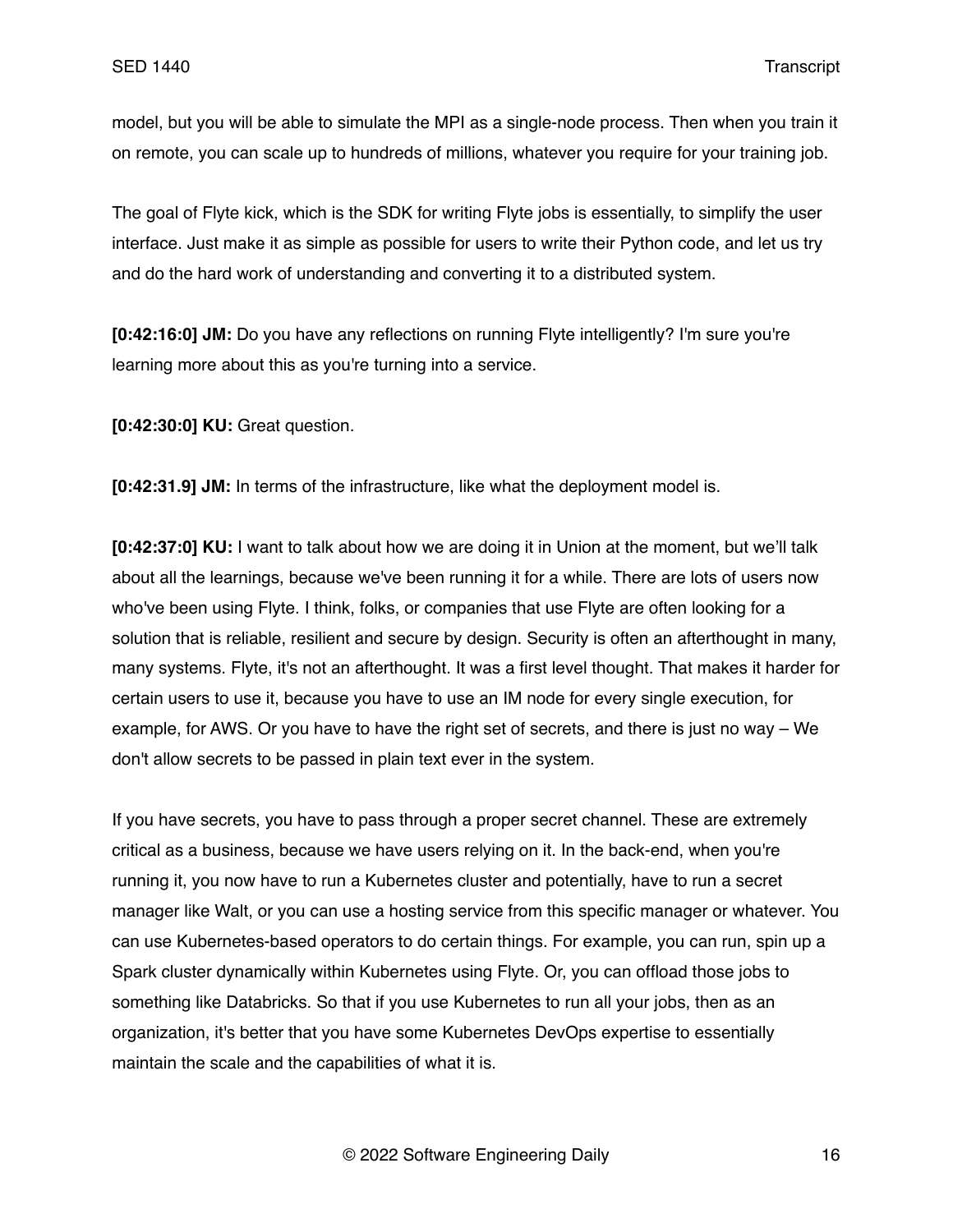There are cases in which it doesn't – it's not designed for really, really large-scale number of our creations and so on. Flyte provides a lot of tools to essentially allow that. Let's say, if you have 10 users in your company using it at the same time. If all of them hammer you with thousands of jobs, it's going to cause a problem on the device cluster. Because of our years of experience with Kubernetes, we haven't called out this into Flyte back-end. We do automatically handle back pressure. It will do resource pulling. It will try to queue up things and so on. At some level, to understand all of this, you definitely need to understand the problems of Kubernetes, in order to adapt rehabilitation and then there will be supports in our documentation. Please, bring it up in the Slack channel, in the open-source Slack channel.

Another thing is we highly recommend users one stake code, or some skill to have more than one Kubernetes cluster within the Flyte logical cluster. That is because if one Kubernetes cluster goes down, you do not want to lose availability for your users. At Lyft, we use to run with 13 clusters across 5 to 10,000 nodes. Yeah, so these were the learnings we have. We ship with a lot of observability dashboards, lots of tools to give up things. Those are probably more suitable for DevOps and shop owners.

**[0:45:54:0] JM:** Cool. Well, as we wrap up, do you have any final reflections, anything else you want to add about the engineering of Flyte, or just other things you've learned about company building,  $or -$ 

**[0:46:06.8] KU:** Oh, company building, a lot. I think, probably, I would love to write my blog one day as an immigrant, starting a company and stumbling across different facts, and building a culture and how to really be intrusive and completely honest company, because those are the values that I believe in. I would loved to. I think, I would be writing a blog at some point. Don't quote me, but I definitely want to.

From a engineering point of view, I think we realized a few things and we have a long-term roadmap for Flyte and we see a lot of things. We are working on layers that actually help certain types of users to further explore and express their ideas much more succinctly and much more clearly and easily. Stay tuned. Something's coming soon. We've realized that many people have tried to push the boundaries with Flyte and we've been extremely focused on correctness,